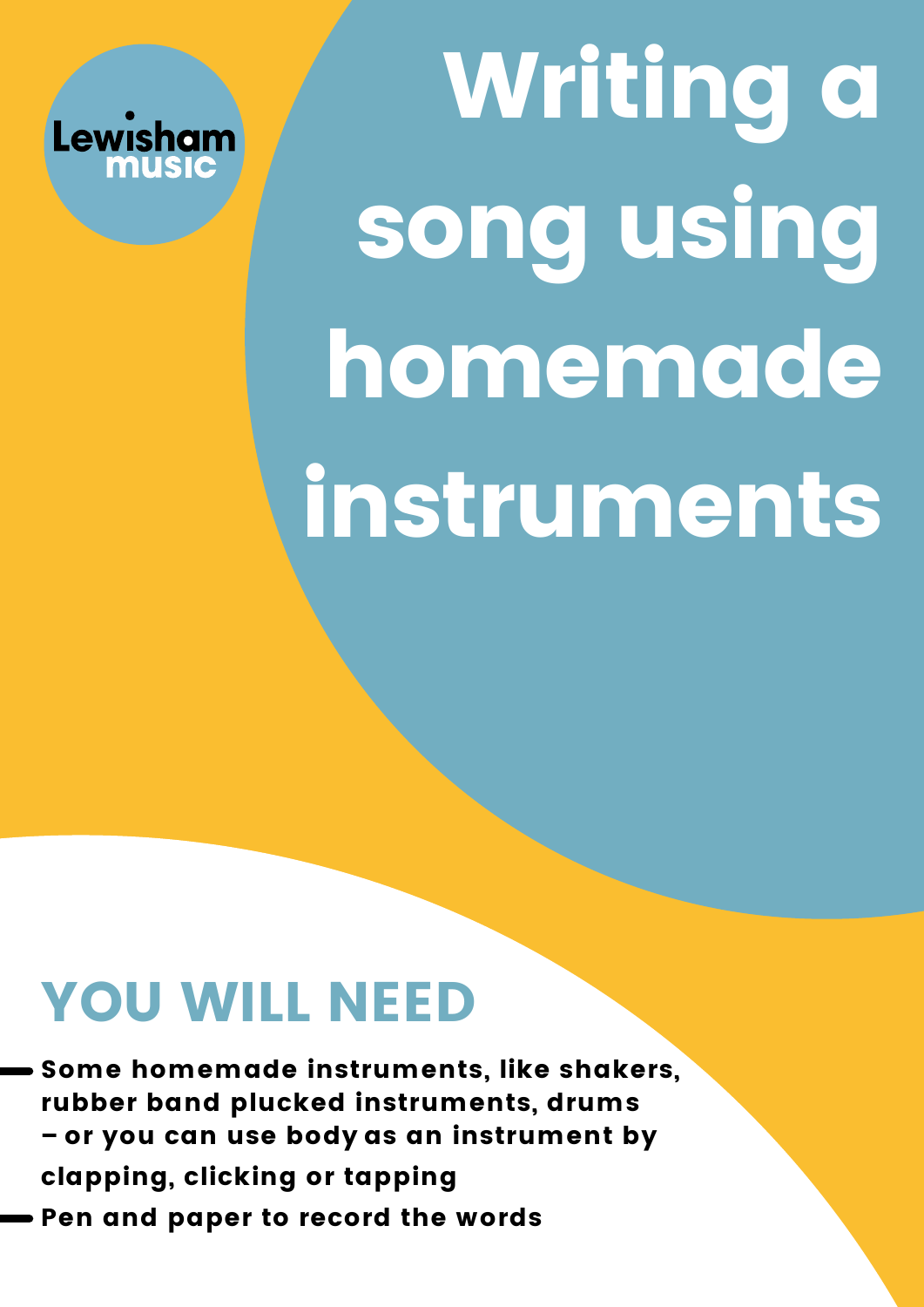### What to do first:

- $\overline{\phantom{a}}$  Go for a walk/or think about a walk you did recently
- Write down all the things that you see and notice

#### How to write the song:

- 1. Start clapping a regular pulse at a speed that you like that you can talk with (a good walking speed) You can even walk as you do this to get a good tempo.
- 2. Start to experiment with saying the first line of your song (this can be repeated at the beginning of every verse) whilst you clap. Take your time until you are happy with the rhythm and timing. W hen you're happy write it down so you don't forget it.
- 3. Look at the things that you recorded from your walk. How can they fit into your song? Can you think of some rhyming words? These will make your song more catchy. Lines 2 and 4 rhyming work well – even better if you can rhyme lines 1 and 3. Keep saying your lines and check they fit with your pulse and your first line. When you are happy with your words, write them down clearly.
- 4. Now you have the words for your song, find an instrument you can play a steady pulse on whilst you say the lines. This could be two different notes, or the same sound. W hilst you say the lines, see if you can find a way into a melody – go with the natural rising and falling of the voice in the sentence.
- 5. Add some rhythmic percussion on your homemade instruments or body percussion if there are enough members in your group, and some sound effects in between the verses